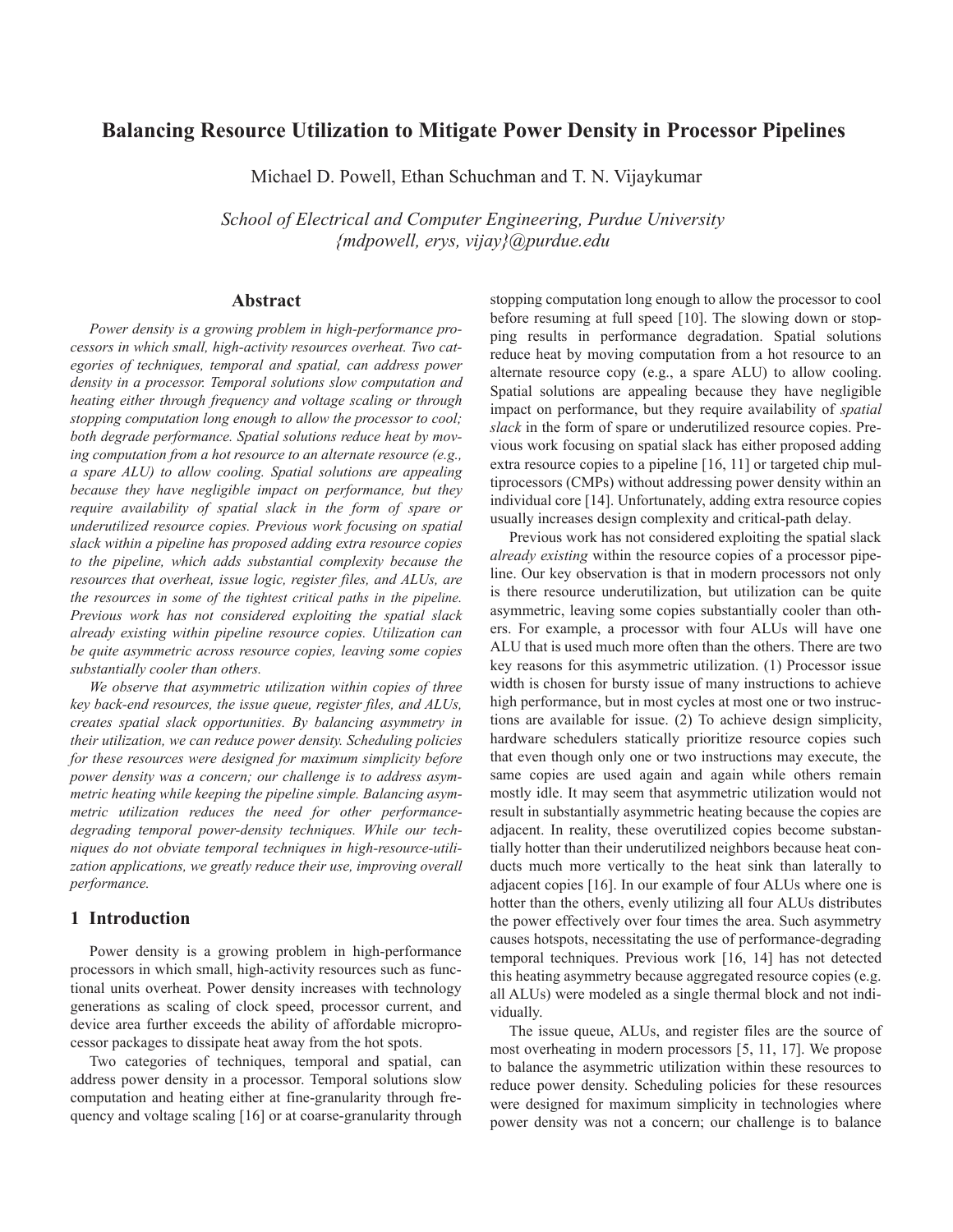asymmetric utilization while keeping the pipeline simple and minimally impacting processor cycle time. Previous work [16, 11] has not addressed this challenge of implementation simplicity in power-density techniques. While balancing asymmetry is a common goal for all the three resources, fundamental differences in how the resources are structured dictate different techniques for each resource. For example, the processor may continue operating using other ALUs if some ALUs are overheated, but not if any part of the issue queue is overheated. The contributions of this paper are our techniques for balancing utilization of the three resources.

Modern superscalar processors use compacting issue queues which statically assign priorities to queue entries: the head contains older, high-priority instructions and the tail contains newer instructions. When lower-priority instructions issue, compaction logic defragments the resulting empty spaces, resulting in highenergy reads and writes to these entries. Entries near the head of the queue undergo compaction only if one of their instructions issues, but entries near the tail of the queue undergo compaction when *any* instruction issues. Because of these priority policies, compaction occurs most frequently in the low-priority tailregion queue entries, creating an asymmetry in utilization. To balance this asymmetry, we divide the issue queue into two halves, and we toggle the head and tail between the halves when a substantial temperature difference builds between them. We use a detailed model of issue and compaction logic to show that this technique has minimal impact on logic complexity. This *activity-toggling* issue queue is our first contribution.

In contrast to the issue queue which is a single monolithic resource, modern processors have multiple copies of ALUs allowing more flexible exploitation of spatial slack. Processors can issue instructions to any of these ALUs, but to keep instruction select and map simple, ALUs are statically prioritized such that high-priority ALUs are used again and again even when low-priority ALUs are idle. This static priority policy results in asymmetric utilization across the ALU copies. Ideally, we would like to balance perfectly ALU utilization using round-robin priority, but this priority scheme would add substantial complexity to instruction mapping logic. Instead, as a simple alternative to round-robin, we shut down overheated ALUs by marking them as busy, forcing select and map to choose among the underutilized ALUs while the overheated ALUs cool. This *fine-grain turnoff* policy allows the other ALUs to execute instructions while some cool, in contrast to conventional temporal techniques which shut down the *entire processor* if even a single ALU (or some other resource copy) overheats. Marking resource copies as busy does not affect the critical mapping logic and minimally degrades performance. Fine-grain turnoff is our second contribution.

Processors employ register-file copies to achieve low latency and high bandwidth; read ports of a register-file copy are wired to ALUs, creating a static mapping between ports and ALUs. Because each copy is mapped to multiple ALUs, there exists a many-to-one mapping between copies (not ports) and ALUs, giving rise to two utilization symmetries: one for ports within each register-file copy, and the other across register-file copies. If this mapping were one-to-one then only the second utilization

symmetry would exist and our ALU techniques would suffice for the register file. However, the many-to-one nature requires achieving both of these utilization symmetries. One easy-toimplement option for achieving utilization symmetry across copies is *balanced mapping*, which interleaves high- and lowpriority ALUs to individual register-file copies (e.g., priority 1 and 3 to one copy, and priority 2 and 4 to another). Balanced mapping slows overheating of any copy by spreading the utilization among all copies, and seems like a good solution. In addition, fine-grain turnoff can be employed for register-file copies, similar to ALUs, to allow continued processor operation as long as not all register-file copies are overheated. Fine-grain turnoff for register-file copies may be implemented simply by marking busy the ALUs mapped to an overheated copy.

However, combining balanced mapping and fine-grain turnoff creates an unexpected inefficiency in port usage because neither technique achieves utilization symmetry within a copy. Consequently, we advocate a counter-intuitive strategy of *priority mapping*, which maps all high-priority ALUs to one copy and all low-priority ALUs to another copy (e.g., priority 1 and 2 to one copy, and priority 3 and 4 to another), to be used with finegrain turnoff. Under priority mapping combined with fine-grain turnoff, only one copy is utilized heavily until it overheats at which point other copies are used while the first one cools. Thus, the combination achieves utilization symmetry both across and within copies; this combination is our third contribution. While balanced mapping heats each copy more slowly than priority mapping, balanced mapping uses ports less efficiently. We find that the slower rate of heating is offset by the lower port-usage efficiency.

While our techniques do not obviate the need for temporal techniques in high-resource-utilization applications, our techniques greatly reduce their use, improving overall performance.

The main contributions of this paper are:

- **•** We identify that proven techniques of compacting issue queues and static priority in ALUs and register-file ports, which have been habitually used for generations due to their overwhelming simplicity, interact unfavorably with the emerging problem of power density.
- **•** In an issue-queue constrained processor, activity toggling in the issue queue improves performance by an average of 14% in applications constrained by issue queue and 9% overall.
- In an ALU-constrained processor, fine-grain turnoff improves performance by an average of 40%.
- **•** In a register-file constrained processor, fine-grain turnoff and priority mapping improve performance by an average of 17% over priority mapping without fine-grain turnoff and 7% over balanced mapping without fine-grain turnoff.

The rest of this paper is organized as follows. Section 2 describes balancing asymmetric utilization. Section 3 discusses our experimental methodology. Section 4 presents our results, and Section 5 discusses related work. We conclude in Section 6.

# **2 Balancing Resource Utilization**

In this section we describe the details of techniques that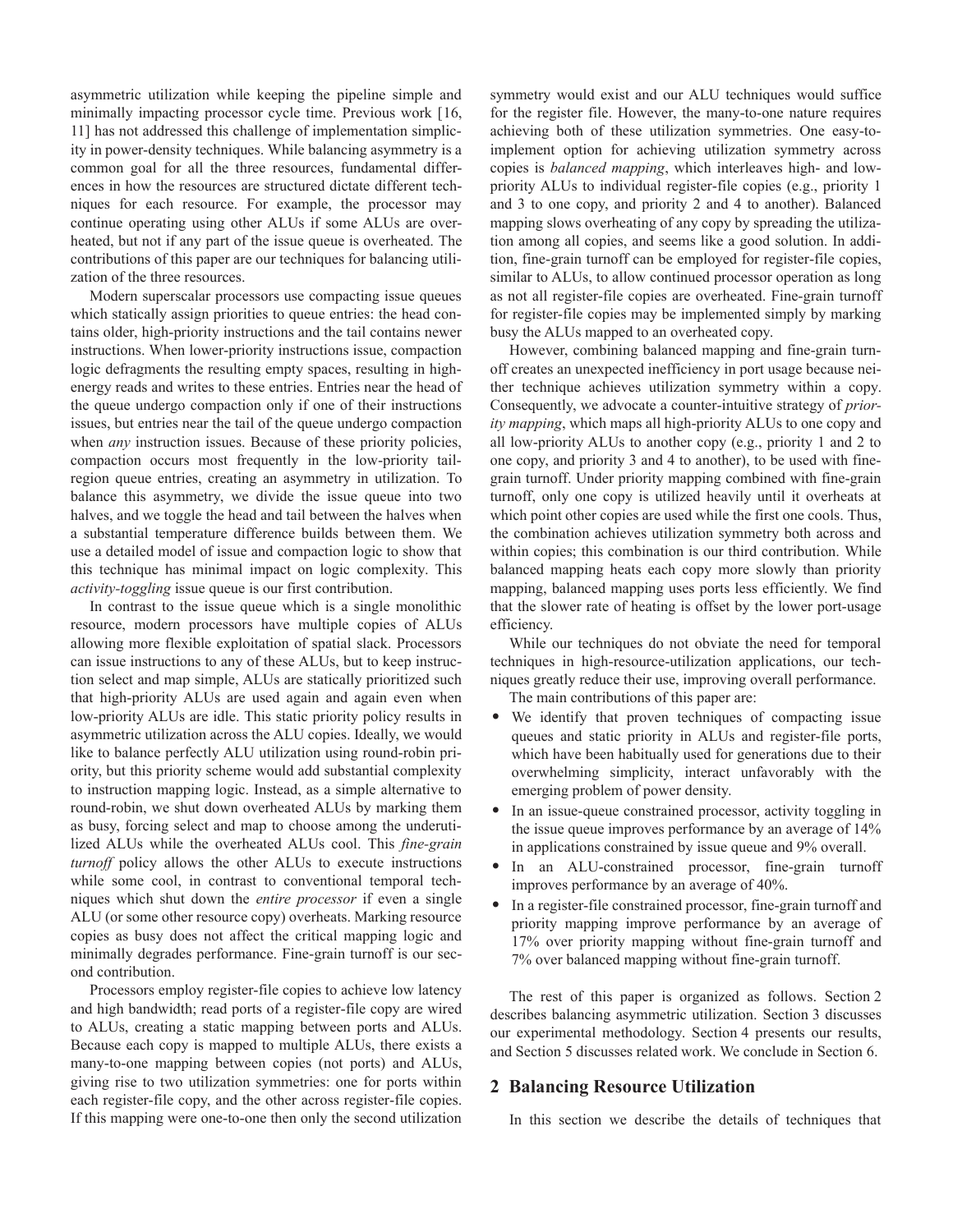exploit spatial slack within microarchitectural resources to reduce the occurrence of hotspots. We address intra-resource hotspots in the following microarchitectural resources: issue queue, ALUs, and register-file copies. For each resource we first discuss why there is an asymmetric distribution of activity within the resource or its resource copies and therefore why there is spatial slack. We then show how the distribution can be evened out to utilize the spatial slack by applying variations to the priority schemes that do not significantly increase complexity or area.

#### **2.1 Issue Queue**

Compaction in the issue queue is frequently identified as one of the largest consumers of energy in the processor [9]. The purpose of the compaction process is to maintain a priority order of un-issued instructions: older ready instructions should be issued first. Compaction allows for the critical select logic to be simple. Without compaction, select must determine which instructions in an un-ordered list are highest priority. With compaction, priority is determined simply by position in the queue.

Unfortunately compaction is not a symmetric process. When the instruction at the head of the queue issues and is marked invalid, every instruction in the queue must be compacted down one entry, assuming head is at the bottom and tail is at the top as shown in Figure 1. If the instruction at the tail of the queue is issued, no compaction is necessary. In other words, only instructions newer than the oldest instruction issued must be updated. This policy results in entries at the tail of the queue compacting after every issue, while entries at the head remain idle for a large fraction of the time.

To understand why this asymmetric compaction behavior leads to asymmetric power consumption and therefore asymmetric power density we describe typical compaction hardware as described in [8]. Figure 1 shows a simplified version of the compaction logic for a 3-way issue processor. Each entry holds an instruction tag, 2 physical-register tags, ready bits for the two operands, and a valid bit for the entry. The instruction tag corresponds to an address in a payload RAM that holds the additional instruction information. The payload RAM is read only when the instruction issues [3]. The output of each queue entry feeds to higher-priority entries. Generally, in an n-way issue processor, compaction of up to n invalid entries (i.e., the full issue width) is supported per cycle. Supporting n invalid entries requires that each entry can move down (towards the head) a maximum of n positions in the queue, or more specifically, each entry must drive inputs to the n entries below it for all bits in the entry. Each entry must then choose its new value from the above valid entries. Each entry produces its own mux selects using global invalid counts determined by a global adder. Once each entry calculates its mux select, the value is driven across the width of the queue to the mux. Driving the mux selects across the width of the queue, and driving the entry contents down part of the length of the queue consume much more energy than the transistors implementing the compaction policy.

Optimizations reduce energy consumption by limiting when these long wires are charged. Two opportunities exist when an entry can avoid driving its long wires. 1) When an entry is



invalid or there are no invalid entries below the current entry, the current entry need not charge its data output lines because no lower entries will compact from it. 2) When an entry is valid and there are no invalid entries below the current entry, the current entry need not charge its mux select lines because its state will not change. There is ample time to determine and perform the above clock gating because compaction does not occur immediately after an instruction is issued and marked invalid. Instructions must remain in the issue queue one or more cycles after being marked invalid in case there is a L1 miss and the instruction must be replayed.

The above strategies result in the tail dissipating power on every compaction access, while the head dissipates power on only a fraction of the compaction accesses. Consequently, the head of the queue does not get as hot as the tail of the queue and there remains unexploited spatial slack.

#### **2.1.1 Exploiting Spatial Slack in Issue Queue**

We propose that this intra-resource spatial slack can be utilized by simply adjusting the position of head and tail pointers. *Activity toggling* moves the head and tail pointers to balance the activity of entries in the queue. Ideally, after migrating the head close to the hot entries, hot entries are accessed less frequently while cold entries are accessed more frequently. Moving the head and tail pointers is different from energy-saving techniques such as in [9], because those techniques only resize the queue and do not reduce activity in high-utilization regions of the queue.

Allowing for multiple positions of head and tail pointers in the queue may seem to add excessive complexity to carefully designed compaction and selection processes. As mentioned



**FIGURE 2: Select tree**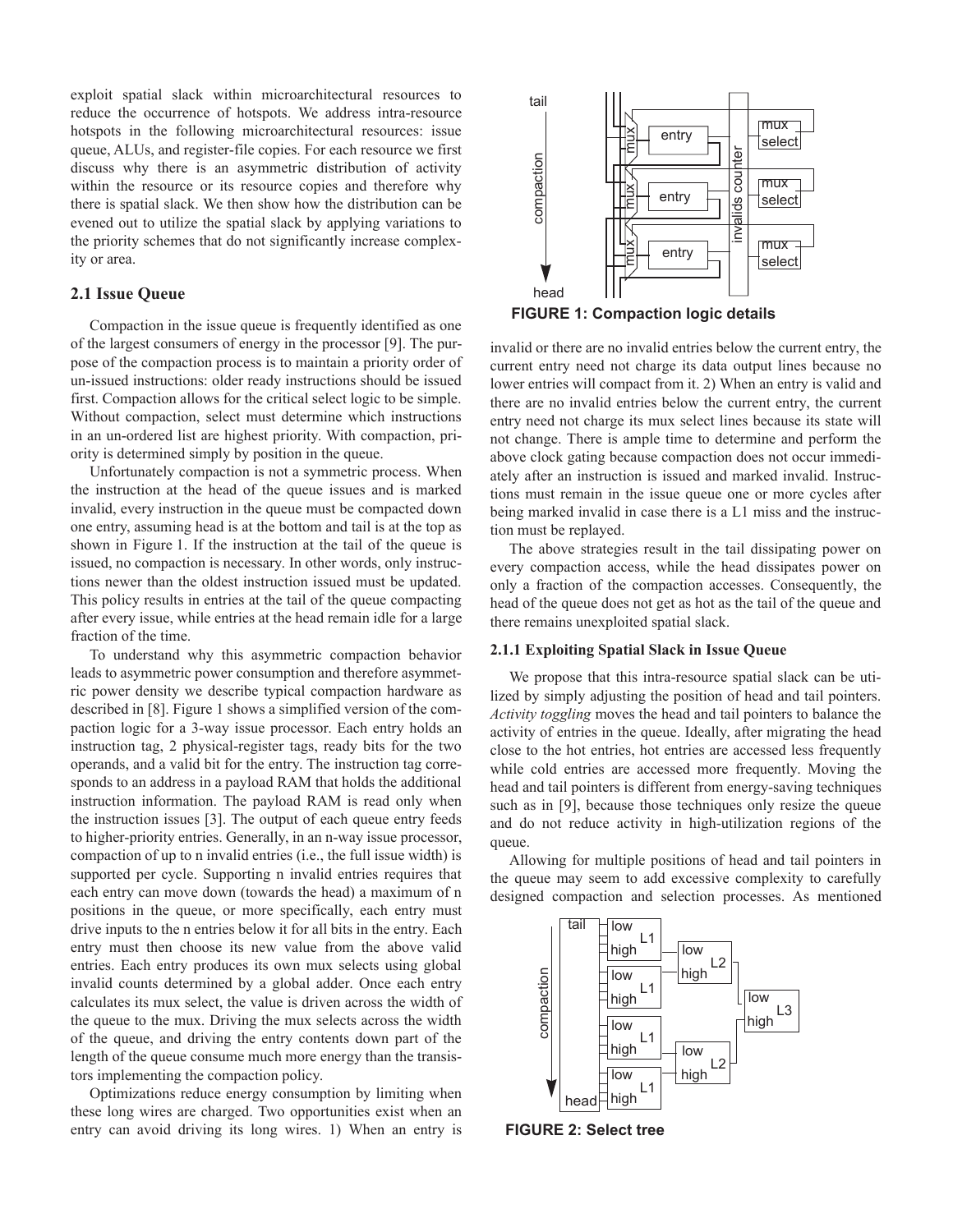

**FIGURE 3: Compaction logic overview**

before, the purpose of a compacting issue queue is to simplify select by encoding each instruction's priority by its location, and moving the head can break this encoding. To understand how moving the head affects the priority encoding we use Figure 2, which depicts the select tree for 1 instruction of a 16 entry issue queue and demonstrates how compaction simplifies select. In Figure 2, when an instruction is ready to issue, it raises a request bit that is sent to its L1 arbitrator. The L1 arbitrator checks all four of its inputs and if any are requesting it sends a request up the tree to its L2 arbitrator. The L2 arbitrator does the same sending a request to the root (L3) arbitrator. The L3 arbitrator is responsible for selecting only one instruction for the specific ALU hard-wired (statically mapped) to this select tree. If the ALU is ready for an instruction, the L3 arbitrator sends a grant signal back down the tree. If both its request inputs are high, the L3 arbitrator must send only one grant in priority order. In this case, the L3 node would send a grant signal to the bottom subtree because the bottom of the queue is the higher-priority head region. L2 does the same sending of a grant to the bottom-most (highest priority) L1 block that it requesting. Finally the L1 block sends a grant signal to the bottom-most (highest priority) requesting instruction. Priority can be satisfied easily at every tree node, by sending grants down to the bottom-most requesting node. The simplicity of this scheme comes from its *static* nature that the bottom-most input has the highest priority at all levels of the select tree.

In the remainder of the section we show that we can provide for another head/tail configuration, which spreads compaction heat better in the issue queue, with only simple modifications to the selection and compaction policy. In Section 4 we show that one extra compaction mode is sufficient to achieve significant performance improvements.

Good choices for the new head/tail configuration are not at first obvious. It may seem that it would be ideal to exchange the head and tail for the second configuration, but such an exchange is not realistic. Switching the head and tail would require a complete second copy of the compaction logic and wires so that instructions could be compacted in the opposite direction. In addition, every node in the tree would have to be redesigned so the high-priority end could be *dynamically* selectable between top-most and bottom-most requesting input.

Instead, we propose that the head be moved to the middle of the issue queue as depicted in Figure 3, with the tail one entry below. With this scheme the lower half of the queue holds newer instructions. Instructions still compact downward, but when they reach the bottom of the queue they wrap around and are compacted into the topmost entries of the queue. Instructions in the top half are not allowed to compact past the tail. Moving the head to the middle of the queue requires the following changes to compaction. (1) Dispatch must be able to drive instructions to the middle of the queue instead of just to the top of the queue. (2) the entries at the bottom of the queue require additional long wires to drive their contents to the top of the queue.

Maintaining the compaction direction, and placing the head in the middle of the queue requires only a minor change to the select logic. Notice that within each half, higher priority is still located at the bottom of the half. This mean that the lower select subtrees of the queue require no modifications and therefore do not increase in complexity. Only the absolute root node of the select tree which decides to grant to the top half of the queue or to the bottom half of the queue must support two modes. In the conventional head/tail configuration, the root's bottom request port is higher priority than the top request port. In the new configuration, the root's bottom request port is lower priority than the top request port.

Our scheme takes advantage of the free spatial slack by monitoring issue queue temperature and toggling compaction modes when the temperature difference between the two halves exceeds a certain threshold. We can sense temperature using onchip temperature sensors, which [16] says are reasonable to place on-chip at resource or resource-copy granularity. In fact, POWER5 uses 24 such temperature sensors [7]. Toggling modes causes no correctness problems because priority order of instructions in the queue is not required for correctness. Immediately after a toggle, older instructions that should have higher priority may become lower priority than newer instructions. But after these older instructions issue, all instructions in the queue will stay in priority order until the next toggle. Because temperatures change slowly, at scales on the order of milliseconds, toggles are infrequent (millions of cycles) and the effect of these instructions having lower priority is negligible.

Although we move the head to combat the utilization asymmetry we are not able to guarantee moving the head will prevent overheating, because we cannot turn off completely the hot half and keep the processor running. For correctness, unless issue is completely halted, broadcast must continue to all entries and may trigger high amounts of compaction even in the head (i.e., a hot half could get even hotter). As such our technique attempts to even out the utilization and prevent a half from reaching the thermal threshold. If one does overheat we stop all issue and allow the processor to cool, which is a performance-degrading temporal technique as discussed in Section 1. In the next two subsections, we discuss resources that have independent resource copies that can be turned off entirely, unlike issuequeue halves, allowing more flexibility in utilizing spatial slack.

## **2.2 ALUs**

While compaction leads to asymmetric utilization in the issue queue, instruction select and map leads to asymmetric utilization of the ALUs. Figure 2 shows one select tree that selects for one ALU; a superscalar has one such tree responsible for select and map for each individual ALU. Without restricting which region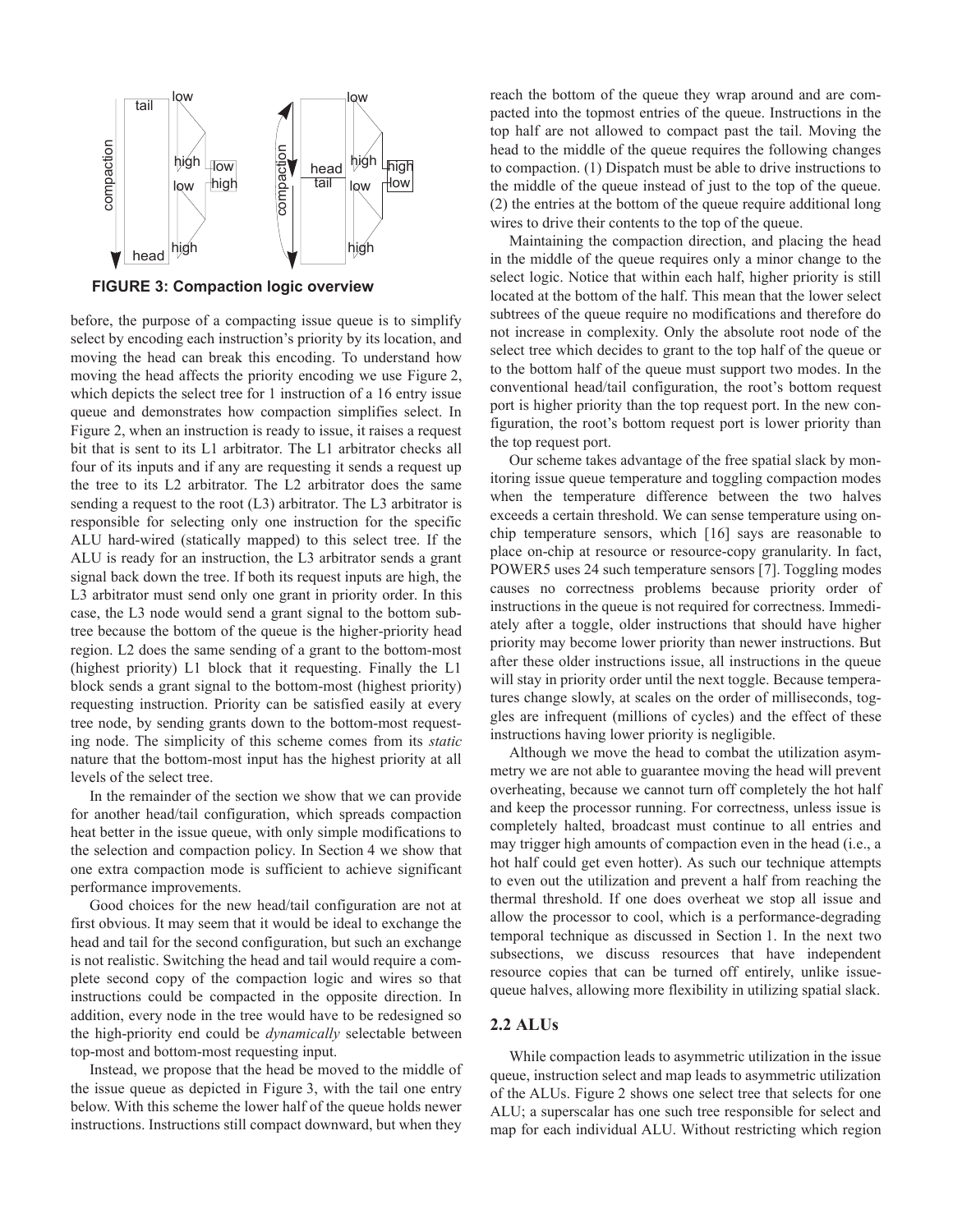of the issue queue a select tree may select from, select logic must take special precautions to ensure that multiple select trees do not select the same instruction. This requirement is handled by serializing the select trees [12]. Select happens in *static* priority order; the first tree selects, and the second masks its request signals with the grant signals of the first tree, ensuring that it can not select something already selected, and so on.

Because the select trees are constructed in a static priority order and each select tree is hard wired to a specific ALU, the ALUs are also forced into a corresponding static priority order. Consequently, if even just one instruction issues, the highest-priority ALU will always be accessed. On the other hand, the lowest-priority ALU will be accessed only in the much rarer case that the full processor width is issued. This policy results in the highest-priority ALU being accessed frequently and heating while the lowest-priority ALU is rarely accessed and stays cool. There is spatial slack in the lower-priority ALUs.

Ideally, we would like to perfectly balance ALU utilization by issuing instructions to ALUs in a round-robin order. In fact this assumption is effectively what previous research (unintentionally) modeled by treating all ALUs as one thermal block [16, 14]. However, round-robin issue is not realistic because it would require completely redesigning the select trees so they could be re-linked into many *dynamic* priority orders. Such dynamic ordering would add substantial complexity to the select trees.

Instead, we propose a much simpler solution as an alternative symmetric utilization. We propose that instead of stopping issue completely when one ALU is hot, we use fine-grain turnoff and simply stop issue to the hot ALU while exploiting the spatial slack in the remaining ALUs. Stopping issue only to the hot ALU requires informing the corresponding select tree that the ALU has overheated and that no grants should be issued from that tree. Typical select trees already support a busy signal from the ALU that prevents select. We can simply mark an ALU as busy when it has crossed the temperature threshold. When the busy signal is raised, the select tree issues no grant signals, and no requests will be masked to the lower priority select tree. Any remaining instructions will be selected by lower-priority select trees assigned to cool ALUs.

It may seem that accessing an ALU adjacent to an overheated ALU may cause the overheated ALU to get hotter, violating the purpose of the thermal threshold and causing damage. The above condition will not occur because any active ALU must be cooler than any violating inactive ALU, and heat flows only from the hotter inactive ALU to cooler, active ALUs.

Ideally overheated ALUs will cool and become active as other ALUs overheat. If that does not happen and all ALUs overheat, we resort to a temporal technique and halt issue to wait for the ALUs to cool.

#### **2.3 Register File**

Processors employ register-file copies to provide low latency and high bandwidth to the ALUs. Each ALU access requires two register reads which are provided by hard wiring the ALU to two register ports (of a copy). Because some ALUs are utilized more than others (as discussed in the previous section), some ports are utilized frequently while others are underutilized, leaving spatial



slack. Each register-file copy typically has (many) more than two ports, so there exists a many-to-one mapping from ALUs to register-file copies. Because of this many-to-one mapping, we are concerned with both utilization symmetry within each register-file copy (i.e., are all ports within a copy equally utilized?) and utilization symmetry across register-file copies (i.e., are all copies equally utilized?). If this mapping were one-to-one then only the second symmetry would exist and our ALU techniques would work for the register file as well. However, the many-toone nature implies that efficient utilization of the register-file requires achieving both of these symmetries. (Register writes are inherently symmetric because all values must be written to all copies; we do not discuss register writes.)

The most-direct way to achieve symmetric utilization within and across two register-file copies (a typical number) would be to use *completely-balanced mapping* as shown in Figure 4. This mapping would ensure that one read access for every ALU went to each register copy. Unfortunately, completely-balanced mapping requires long wires between the register-file and ALU, which is undesirable because of delay and complexity.

A simpler alternative to completely-balanced mapping is *simplified balanced mapping*, also called *balanced mapping*, as shown in Figure 4. This mapping interleaves high and low-priority ALUs on each register-file copy but does not require long wires. Because balanced mapping slows overheating of any register-file copy, it achieves utilization symmetry across copies, which is the more critical symmetry if the processor must shut down when any register-file copy overheats.

If continued processor operation is allowed as long as not all register-file copies are overheated, then fine-grain turnoff for register-file copies can achieve utilization symmetry across copies, similar to ALUs. If one copy overheats then the processor can continue to use the other copy while the first one cools. Fine-grain turnoff of copies is implemented by marking busy the ALUs mapped to the overheated copy. (As in Section 2.2 and Section 2.1, if all register-file copies become hot, we halt all issue and wait for cooling.)

While it may seem that combining balanced mapping and fine-grain turnoff would result in optimal utilization symmetry, that is not the case. The key problem is that by spreading highpriority ALUs among multiple register-file copies, balanced mapping ends up overheating *all* the copies, forcing fine-grain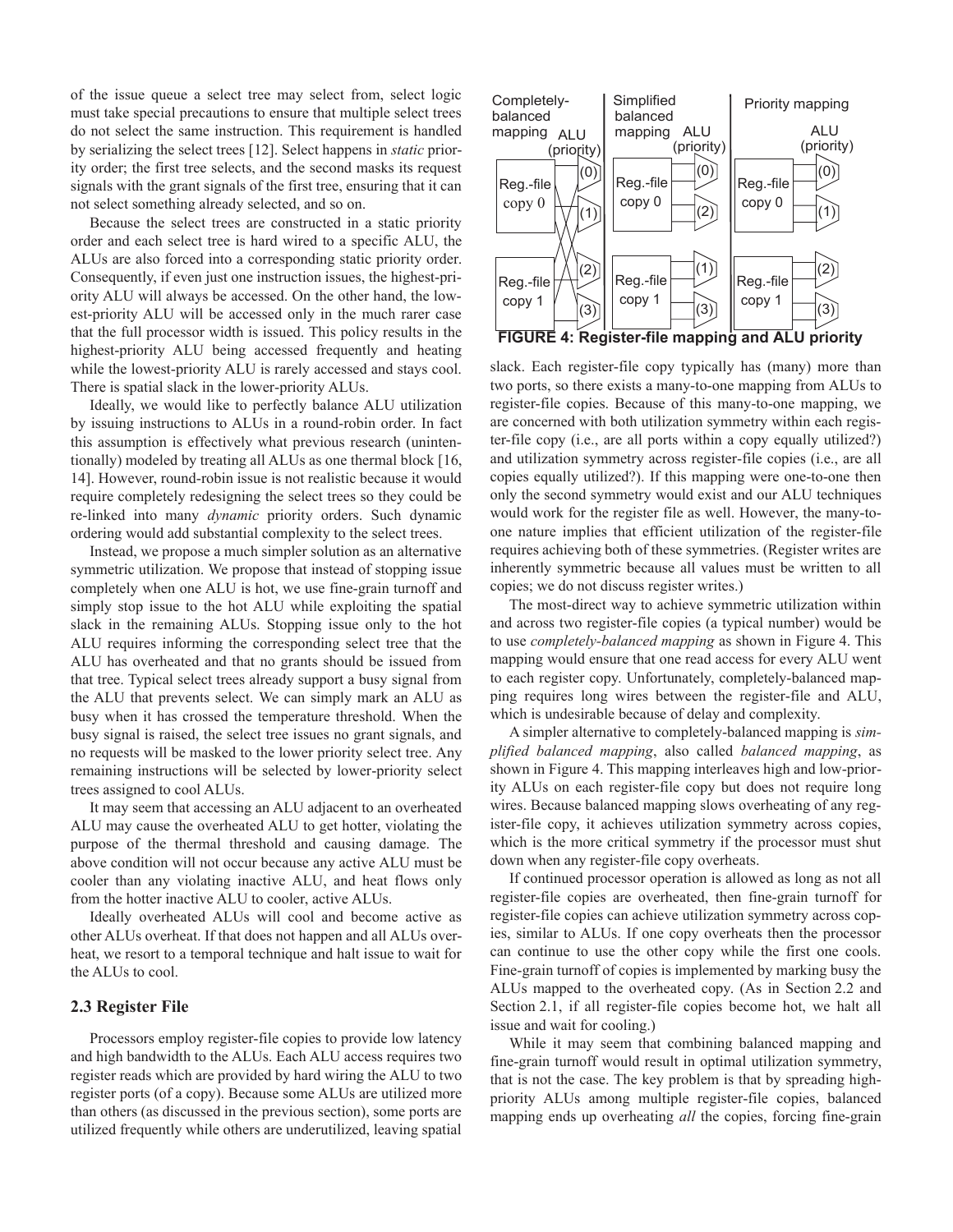**Table 1: Register-port mappings**

| Power-density         | Balanced mapping                             | Priority mapping                                                 |
|-----------------------|----------------------------------------------|------------------------------------------------------------------|
| conventional          | symmetric across<br>copies but not<br>within | symmetric only within<br>high-priority copy;<br>not other copies |
| fine-grain<br>turnoff | symmetric across<br>copies but not<br>within | symmetric both within<br>and across copies                       |

turnoff to shut down all the copies. Because each copy has multiple ports, shutting down a copy when only a few ports are overutilized results in underutilization of the copy's other ports. Shutting down many copies starves the processor of register ports even when some ports are underutilized. This unexpected inefficiency, as mentioned in Section 1, occurs because neither balanced mapping nor fine-grain turnoff target utilization symmetry within a copy.

Because fine-grain turnoff achieves utilization symmetry across copies, we replace balanced mapping by the counter-intuitive strategy of *priority mapping,* which maps all high-priority ALUs to one copy and all low-priority ALUs to another, as shown in Figure 4. Priority mapping concentrates register reads in a single copy, causing high utilization of that copy's ports (and low utilization of other copies' ports). When one copy overheats, fine-grain turnoff shuts it down and forces high utilization of the other copy and its ports. Thus, the combination of priority mapping and fine-grain turnoff achieves both symmetries. Our mapping strategies are summarized in Table 1.

Combined with fine-grain turnoff, priority mapping uses ports more efficiently than balanced mapping whereas balanced mapping heats each copy more slowly than priority mapping. However, the higher efficiency of priority mapping outweighs the slower heating of balanced mapping. Priority mapping's increased port utilization within a copy allows many more register accesses while only somewhat decreasing the heating time before a copy overheats. The heating time decrease is small because a hot copy (with high utilization) dissipates more heat per unit area than a warm copy (with low utilization), as dictated by physics. Although we consider much finer spatial granularity than [14] (register files instead of processor cores), this effect is similar to that observed in [14] which found that coscheduling carefully-chosen threads on a simultaneously-multithreaded processor (SMT) resulted in increased throughput over singlethread runs in spite of faster processor overheating.

Fine-grain turnoff causes a problem for register writes because an overheated copy may become stale. When the overheated copy cools it must contain correct register values before it can be read from. There are two simple solutions to this problem. The first is to set the thermal threshold for shutting down a copy slightly below the critical thermal threshold and allow writes to continue. Because register-files are read approximately twice as often as they are written, the cooling register file receives one-third as many accesses as normal, which is adequate to allow cooling. The second solution is to disallow writes to the overheated copy and to copy register values into the formerly-overheated copy at the end of cooling. Because cooling

#### **Table 2: Processor Parameters**

| Out-of-order issue                            | 6 instructions/cycle                                      |
|-----------------------------------------------|-----------------------------------------------------------|
| Active list                                   | 128 entries (64-entry LSQ)                                |
| Issue queue                                   | 32-entries each Int and FP                                |
| Caches                                        | 64KB 4-way 2-cycle L1s (2)<br>ports); 2M 8-way unified L2 |
| Memory                                        | 250 cycles                                                |
| Heatsink thickness                            | $6.9$ mm                                                  |
| Convection resistance                         | $0.8$ K/W                                                 |
| Thermal cooling time                          | $10 \text{ ms}$                                           |
| Maximum temperature                           | 358 K                                                     |
| Frequency (GHz), volt-<br>age, and technology | $4.2$ ; $1.2V$ ; $90nm$                                   |

intervals are quite long, on the order of hundreds-of-thousands to millions of cycles, the overhead of copying register values is negligible when amortized over the cooling period.

# **3 Methodology**

In this section we discuss our simulation environment, design parameters, and benchmarks. We use SimpleScalar 3.0b [4] and Wattch [2] to execute the Alpha ISA. We use Wattch's aggressive clock gating to avoid unnecessary power dissipation. We use the HotSpot [16] model to extend our environment for thermal simulation, sensing temperature at 100,000 cycle intervals, substantially less than the thermal time constant of any resource, which is on the order of ms. HotSpot models both vertical and lateral heat conduction of all components. Register file copies and ALUs are turned off when they reach the maximum temperature. We toggle the issue queue policy whenever one half is hotter than the other half by more than .5 degree (before either half overheats). If any resource overheats beyond control of our techniques, we stall the processor and allow it to cool for the *thermal cooling time*, which is based on the thermal time-constant of the package. This temporal technique is similar to that used in the Pentium 4 [10]. We use a relatively high maximum temperature of 358 K. A lower temperature threshold would heat up faster making our techniques more important. So our results are conservative. Our processor parameters are listed in Table 2. Note that floating point ALUs do not represent free spatial slack in integer programs because floating ALUs can not be used for integer programs (and vice-versa). Also note that 6 integer ALUs includes arithmetic, load/store, and branch units and therefore does not provide free spatial slack for us.

We run 22 of the 26 SPEC2000 [18] benchmarks, fast-forward to the early-simpoint specified by [13], and then run 500 million instructions instead of 100 million instructions. (100 million instructions is not long enough to simulate thermal heating and cooling.) We omit four benchmarks due to long run time. We warm-up the L2 cache for the last 1-billion instructions of fast-forward.

To observe intra-resource power density variation we modify the simulator to account more accurately for energy consumption in the issue queue, ALUs and register-file copies. The following two subsections describe the circuit and floorplan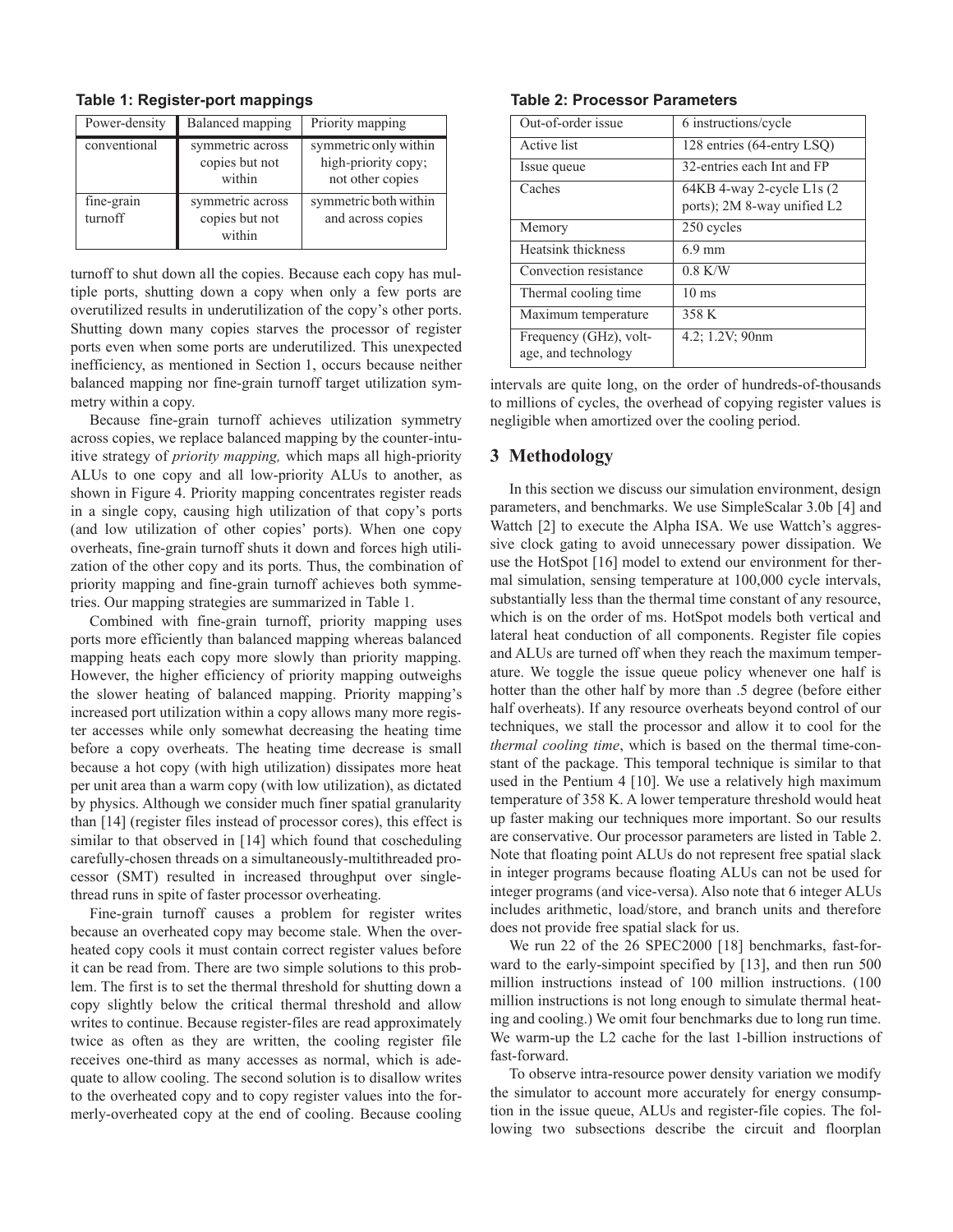| Compact (entry-to-entry) (per entry) | .0123 |
|--------------------------------------|-------|
| Compact (Mux select) (per entry)     | .0023 |
| Long Compaction (per entry)          | .0687 |
| Counter Stage 1 (per entry)          | .0011 |
| Counter Stage 2 (per entry)          | .0021 |
| Clock Gating Logic (entire queue)    | .0015 |
| Tag Broadcast/Match (per broadcast)  | .0450 |
| Payload RAM Access (per inst.)       | .0675 |
| Select Access (per inst.)            | .0051 |

**Table 3: Issue energy by component (nJ)**

modifications.

### **3.1 Circuit Model**

We modify the base simulator to model two compacting issue queues (integer and floating-point), each similar to [8, 3, 12]. Table 3 lists the power components of our issue queue model. Counter stages 1 and 2 are dynamic logic including adders and muxes as described in [8]. We assume that counter stage 1 and counter stage 2 can be selectively clock gated per entry, as described in Section 2.1. Clock gating is determined by clockgating logic which consumes energy every cycle. We also model the wires used during compaction including entry-to-entry data wires and cross-queue mux-select wires. The entry-to-entry data wires run from each entry down to the next n higher-priority entries in an n-way issue processor. The cross-queue mux-select wires run the width of the queue and select which of the above entries should replace the current entry during compaction. Both sets of wires dissipate power only when compaction occurs. We assume that the queue entries are static memory elements and do not need to be refreshed when no compaction occurs. For power/ temperature measurements we sample the power of each half of the queue (head and tail). We also model the payload RAM which is a small RAM that holds information about each instruction currently in the queue. It is written when the instruction is inserted in the queue, and read when an instruction is executed. We assume this RAM is distributed across the area of the two halves and its power dissipation likewise distributed evenly among the two segments. Similarly, we distribute the power consumed by tag broadcast, match and select to both halves of the queue because they are global queue operations. Finally when the issue queue toggles and the head moves to the middle of the queue, compaction must wrap around from one end of the queue to the other. We charge additional power (long compaction in Table 3) to each entry that must drive its data across the length of the queue. This additional power puts our activity-toggling issue queue at a power-density disadvantage when these wires must be used.

Changes to the register file are minor. We model two adjacent copies reducing the number of read ports in each by half but maintaining the number of write ports. We do not adjust the floating point register file because in Alpha, copies are not used.

#### **3.2 Floorplan Model**

We base our floorplan model on the Alpha EV6 model provided with HotSpot and scaled to 90 nm. As mentioned previously we account separately for the power of each half of the issue queue. To derive a corresponding floorplan, we divide the area of each queue into two equal parts, one representing each half. Similarly, we divide the integer register file area into 2 equal components, each representing one copy. Finally we divided the IntExec area by the 6 integer ALUs, and the FPAdd area by the 4 floating point adders in our simulated processor.

Recall that we are providing techniques for 3 different resources. Each technique targets a different resource that can be a thermal bottleneck. Architectures have different thermal bottlenecks depending on floorplan and circuit-level implementation details that are not readily available. In the Power4, the issue queue is the thermal bottleneck [5] while in the Alpha (and default HotSpot floorplan) the register file is hottest [17]. ALUs also may be a thermal bottleneck [11]. Because we cannot model this large diversity of floorplans and circuit-level implementations, we follow a simpler methodology that makes slight floorplan modifications to simulate different bottlenecks. For each of these three resources, issue queue, ALU, and register file, we scale its area such that it becomes the hottest resource for the peak-utilization applications. We fill-in the remaining area by enlarging another nearby resource. We scale area instead of power to keep the total chip power constant and ensure a fair comparison to the baseline. Figure 5a, b and c show the resulting floorplans. We believe that in ideal designs, the hottest resource would be allowed to approach the thermal threshold at steady state but should cross it only occasionally. Our scaling scheme reflects this idea well.

# **4 Results**

In this section we present our experimental results for three different CPU models each constrained by power density of different backend resource. Section 4.1 presents results for activity toggling applied to a processor constrained by power density in the floating-point and integer issue queues. Section 4.2 discusses performance of fine-grain turnoff applied to a processor design constrained by power density in the ALUs. Finally, Section 4.3 discusses performance of fine-grain turnoff, balanced mapping and priority mapping applied to a design constrained by power density in the register file. We do not show results combining techniques for different resources because most floorplans have a single critical thermal bottleneck; however it would be possible to combine our techniques.

## **4.1 Issue Queue: Activity Toggling**

In this section we present results for our activity-toggling scheme when applied to a CPU constrained by high power density in the issue queue. We apply activity toggling to both the integer and floating-point issue queues. We expect activity toggling to balance temperature differences between the issuequeue halves, reducing the need to shut-down the processor and increasing performance.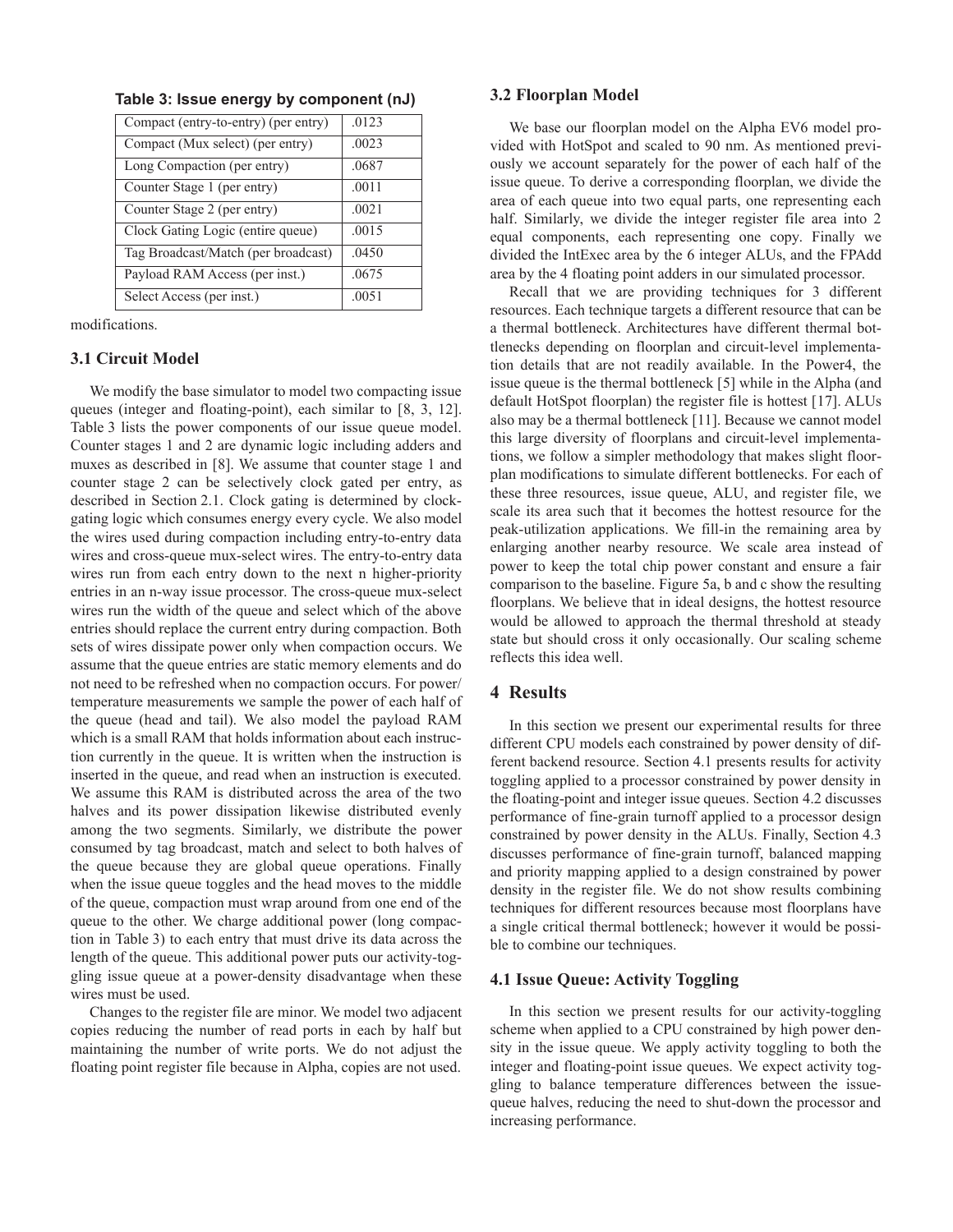

**FIGURE 5: Floorplans constrained by power density in a) issue queue, b) ALUs, and c) register-file copies**

To examine how activity-toggling effects issue-queue temperature we show integer issue-queue head and tail temperatures averaged across the execution time (non-overheated time) of three representative benchmarks in Table 4. The IPCs of these benchmarks are included in Figure 6 which is discussed later. *Mesa* has a 19% speedup with activity toggling, while both *facerec* and *art* have no speedup. The tables shows that for all three benchmarks, activity-toggling effectively distributes heat evenly over the two queue halves. *Art* simply never causes the issue queue to overheat, and therefore redistributing heat has no effect on performance. *Facerec* on the other hand overheats just as frequently as the base design even though activity-toggling does a good job of equalizing the two halves' temperatures. Some benchmarks such as *facerec* have high-IPC bursts of activity that cause overheating regardless of temperature balance. For other benchmarks, including *mesa*, evenly distributing heating effectively reduces processor shutdowns and produces significant speedup.

Figure 6 shows the IPC with activity-toggling (black bars) and the baseline without activity-toggling (white bars) for all of our benchmarks. Of the 22 benchmarks we simulate, 13 show speedup with activity toggling. Those that show no improvement are not limited by power density in either the integer or floating-point issue queue. Of the benchmarks constrained by issue-queue power density, *eon* shows the largest speed up of 25%. The smallest positive speedup occurs for *wupwise*, *apsi* and *gcc* each at roughly 8%. The average speedup over all benchmarks is 9%. Average speedup over just benchmarks constrained by issue-queue temperature is 14%.

As mentioned in Section 2.1 toggling is infrequent, so perfor-

| Benchmark | Technique         | Tail (K) | Head $(K)$ |
|-----------|-------------------|----------|------------|
| art       | Activity-toggling | 352.7    | 352.7      |
|           | <b>Base</b>       | 353.1    | 352.3      |
| facerec   | Activity-toggling | 354.8    | 354.8      |
|           | <b>Base</b>       | 355.3    | 354.2      |
| mesa      | Activity-toggling | 355.3    | 355.3      |
|           | <b>Base</b>       | 355.4    | 354.0      |

**Table 4: Average temp. of issue-queue halves**

mance is not impacted by transiently incorrect instruction priorities in the issue queue after a head/tail swap. There are 42 head/ tail swaps over the 500 million instructions executed in *eon*, corresponding to an average of 12 *million* instructions between toggles. *Bzip* toggled the most with 44 toggles and *applu* toggled the least with only 8 toggles. Frequency of toggling does not correspond to performance improvement from activity toggling; *facerec* toggles 17 times but does not speed up.

## **4.2 ALUs: Fine-grain turnoff**

In this section we present results for fine-grain turnoff in an ALU-power-density constrained design. We apply fine-grain turnoff to both integer and floating-point ALUs. We expect finegrain turnoff to balance ALU temperature across high-priority and low-priority ALUs almost as well as the ideal round-robin scheme, resulting in performance improvement over the base design. Our round-robin results issue instructions to ALUs in continuous round-robin priority to spread evenly accesses across all ALUs and allow fine-grain turnoff of any overheated ALU; round robin provides an upper bound on performance. As discussed in Section 2.2, round-robin would require much greater complexity than fine-grain turnoff alone.

Table 5 shows IPC and average integer-ALU temperatures of two representative integer benchmarks: *parser* which is not constrained by ALU heat and *perlbmk* which is. Parser shows no difference in IPC or ALU temperatures with or without fine-



**FIGURE 6: Issue-queue constrained IPC with and without activity-toggling**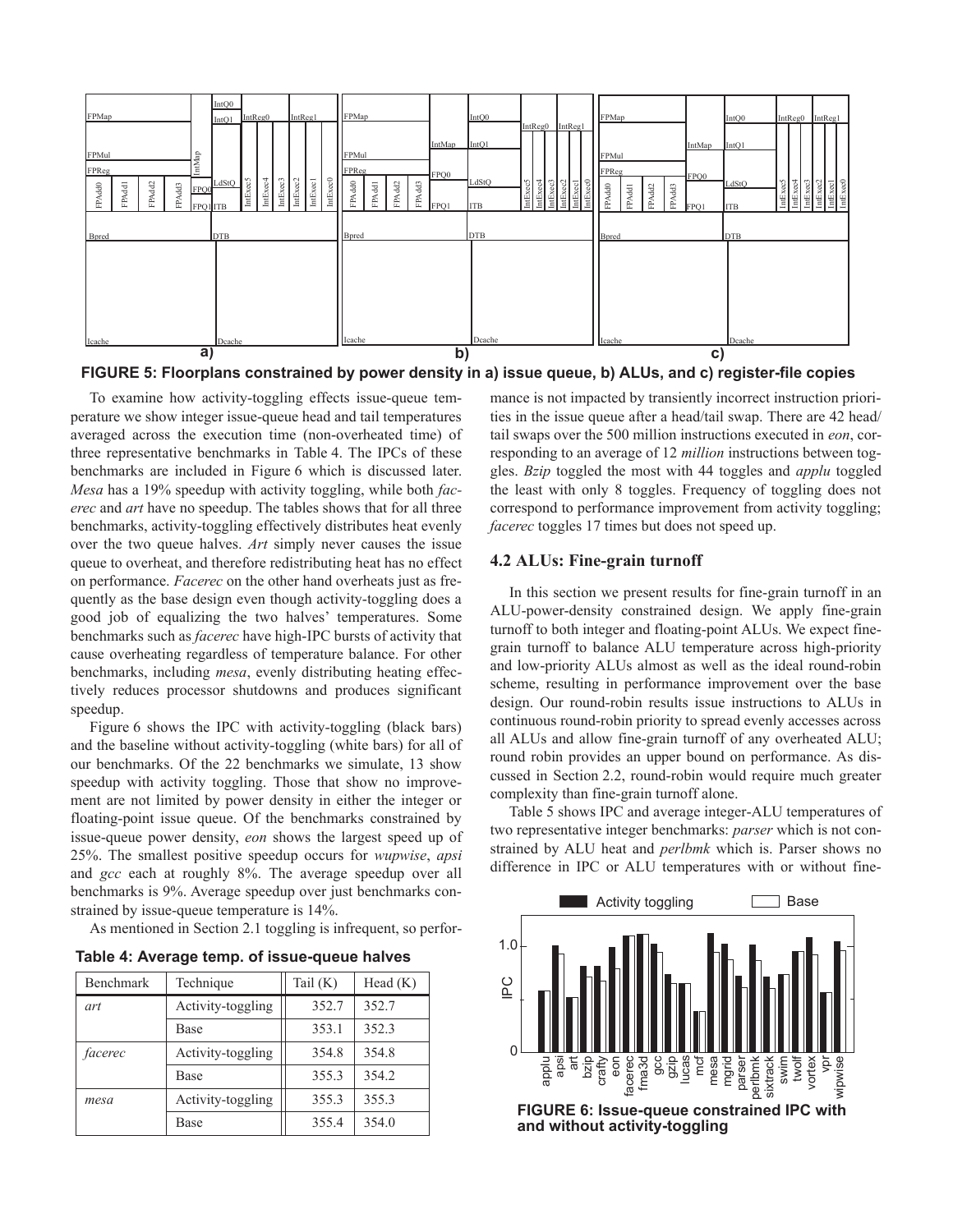grain turnoff because no ALUs ever overheat. Despite not overheating we do see significant variation in the temperatures across the ALUs. The hottest ALU is over 4 degrees hotter than the coldest even though the ALUs are in close proximity to each other on the floorplan. This temperature difference is a result of better vertical heat conduction (away from the processor) than lateral heat conduction (from one ALU to the next) as mentioned in Section 1.

*Perlbmk* with fine-grain turnoff also shows high temperature differences between the hottest and coldest ALU, but ALU0 through ALU3 have elevated temperatures. ALU0 and ALU1 are almost at the thermal threshold meaning they likely frequently overheat and require turnoff. ALU2 and ALU3 have high temperatures because they are taking over execution of instructions that would have gone to ALU0 and ALU1. ALU4 and ALU5 remain cool, allowing the processor with fine-grain turnoff to support issue of 4 instructions even if ALU0 and ALU1 are turned off. In *perlbmk*, the baseline behavior is much different than fine-grain turnoff. For baseline, the hottest ALU is much colder than the hottest ALU in fine-grain turnoff because baseline has to stall the processor and cool whenever ALU0 reaches the temperature threshold. Fine-grain turnoff does not need to stall, and can tolerate an overheated ALU0. Moving utilization to underutilized resource copies when one copy overheats allows fine-grain turnoff to exploit more spatial slack and achieve more performance before reverting to stalling.

Both *parser* and *perlbmk* show constant low temperatures across all ALUs with round-robin, but it is interesting that equal temperature across all ALUs is not critical to achieving high IPC. In *perlbmk*, fine-grain turnoff has uneven temperatures across its ALUs and two extremely hot ALUs, while round-robin maintains evenly low temperature across all ALUs. Yet finegrain turnoff achieves high performance. The critical aspect is preventing the whole processor from overheating and stalling, and fine-grain turnoff is as effective as round-robin. The only drawback to fine-grain turnoff's two hot ALUs is the possibility of limited issue bandwidth (because the ALUs are marked busy) in some cycles, while round-robin always has all resources available. Because ILP to sustain such high issue bandwidth over long periods is rare, IPC of fine-grain turnoff and roundrobin are similar.

Figure 7 shows the IPC with fine-grain turnoff (black bars), the baseline without fine-grain turnoff (white bars), and with an ideal round-robin issue policy (hatched bars) for all of our benchmarks. Despite being much simpler, fine-grain turnoff



approaches the IPC of round-robin to within 1%. Round robin does slightly better because it is often able to prevent any ALU from overheating, while fine-grain turnoff has to turnoff the higher priority ALUs when they overheat. Fine-grain turnoff shows significant speedup compared to the baseline that always issues to ALUs in a fixed priority order and cannot turn off individual ALUs. Fine-grain turnoff achieves average speedup of 40% across all benchmarks and 74% across only those benchmarks that are constrained by the ALU power density.

## **4.3 Register File: Fine-grain Turnoff and Priority Mapping**

In this section we discuss results for fine-grain turnoff and port mapping in a register-file constrained design. We apply our techniques only to the integer register file because our floatingpoint register file does not employ copies. Without fine-grain turnoff, we expect balanced mapping to outperform priority mapping because balanced mapping at least balances registerfile copy utilization (i.e., achieves symmetry across copies). With fine-grain turnoff, we expect priority mapping to outperform balanced-mapping because the combination of fine-grain turnoff and priority mapping balances port utilization within copies and register-file copy utilization (i.e., achieves symmetry within and across copies).

Table 6 shows IPC and the temperatures of the register-file copies for a representative benchmark, *eon,* for all 4 combinations described above. (Recall that the symmetry characteristics of these configurations are in Table 1.) The temperatures show that balanced mapping effectively balances heating across cop-

| Benchmark     | Technique           | <b>IPC</b> | ALU0(K) | ALU1(K) | ALU2(K) | ALU3(K)             | ALU4(K) | ALU5(K) |
|---------------|---------------------|------------|---------|---------|---------|---------------------|---------|---------|
| parser        | Round robin (ideal) | 1.0        | 352.6   | 352.6   | 352.6   | 352.6               | 352.6   | 352.6   |
|               | Fine-grain turnoff  | 1.0        | 354.8   | 353.8   | 353.2   | 352.4               | 351.0   | 350.4   |
|               | Base                | 1.0        | 354.8   | 353.8   | 353.2   | 352.4               | 351.0   | 350.4   |
| perlbmk       | Round robin (ideal) | 2.5        | 355.0   | 355.0   | 355.0   | 355.0               | 355.0   | 355.0   |
|               | Fine-grain turnoff  | 2.5        | 357.2   | 357.0   | 356.5   | 355.2               | 353.0   | 351.2   |
|               | Base                | 1.4        | 355.4   | 354.9   | 353.8   | 352.8               | 351.3   | 350.4   |
| high priority |                     |            |         |         |         | low priority $\sim$ |         |         |

**Table 5: Average integer ALU temperatures using different techniques**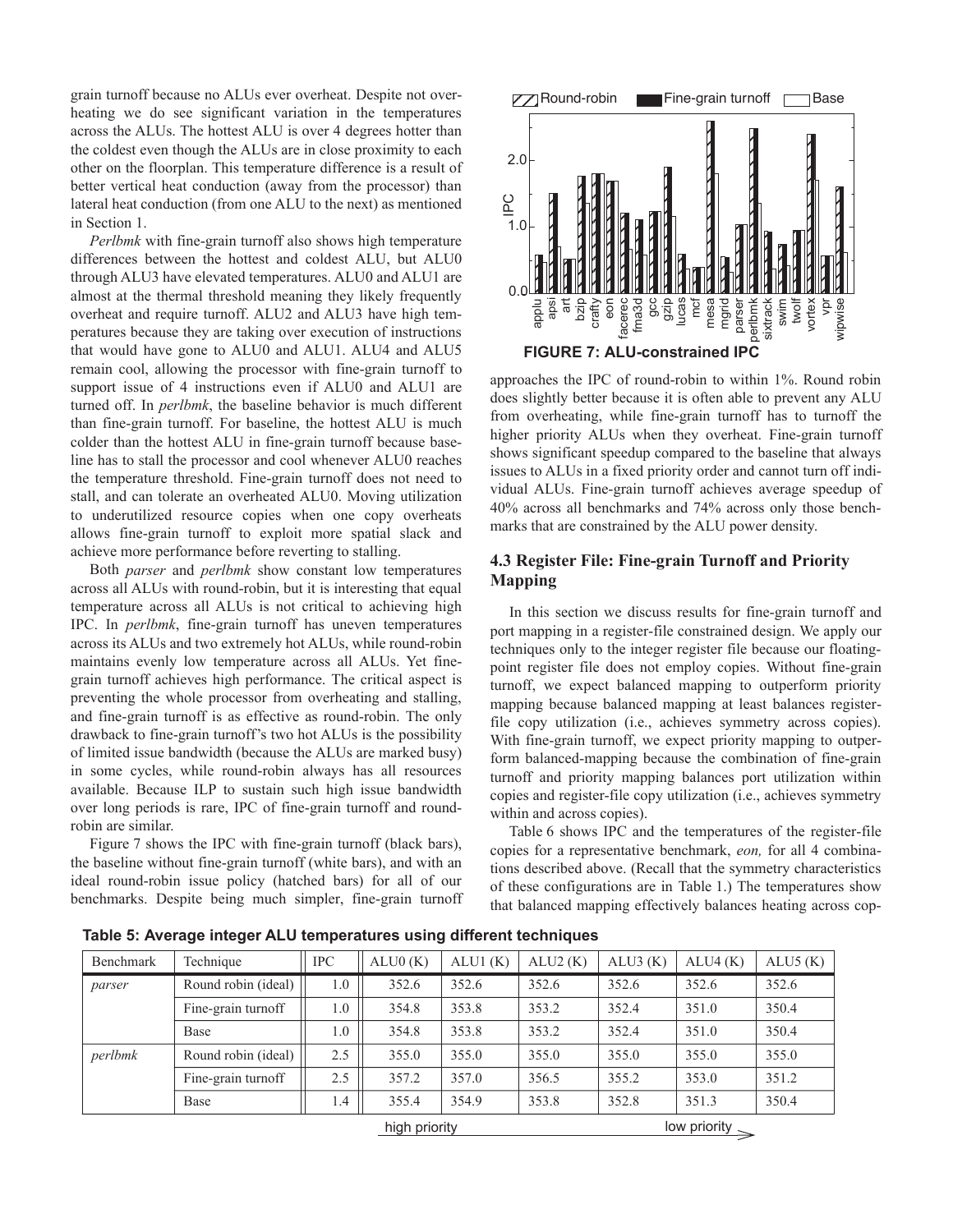| Technique             | <b>IPC</b> | Copy $0(K)$ | Copy $1(K)$ |
|-----------------------|------------|-------------|-------------|
| Priority-mapping +    | 1.2        | 357.1       | 356.3       |
| fine-grain turnoff    |            |             |             |
| Balanced-mapping +    | 1.1        | 357.2       | 356.9       |
| fine-grain turnoff    |            |             |             |
| Balanced-mapping only | 09         | 357.7       | 357.3       |
| Priority-mapping only | 0.8        | 357.1       | 356.3       |

**Table 6: Average register-file copy temp. for eon**

ies both with fine-grain turnoff and without fine-grain turnoff. The remaining temperature difference is due to using simplified balanced mapping instead of completely-balanced mapping as described in Section 2.3.

Because balanced mapping has more equal temperatures across copies, it is less likely to have to turn off a register-file copy. In *eon* balanced mapping with fine-grained turnoff turns off at least one register-file copy 330 times while priority-mapping turns off of at least one copy 950 times. Despite having three times more turnoffs, priority mapping achieves higher IPC, indicating better overall utilization of the register file as discussed in Section 1. It is also important to note that the temperature difference is greater with fine-grain turnoff and priority mapping than with fine-grain turnoff and balanced mapping because of increased utilization; this difference is not a problem because fine-grain turnoff switches to utilizing copy 1 if copy 0 overheats.

Figure 8 shows IPC for four configurations: fine-grain turnoff with balanced mapping (black bars), fine-grain turnoff with priority mapping (white bars), only balanced mapping (hatched bars), and only priority mapping (gray bars). Comparing IPCs of the two sets that do not have fine-grain turn off (processor must be halted if either copy becomes too hot), we see significant speedup with balanced mapping compared to priority mapping. As described in Section 2.3, balanced mapping forces symmetry in accesses across copies so it takes longer for either copy to overheat, allowing for better performance. Across all benchmarks the average speedup was 9% and across only benchmarks constrained by the register-file temperature, the speedup was 14%. Balanced mapping effectively reduces performance degradation due to register-file overheating if fine-grain turnoff is not available.

We next consider IPC improvement when fine-grain turnoff of register-file copies is available. Adding fine-grain turnoff to a priority-mapped register file improves IPC over a prioritymapped register file without fine-grain turnoff by 17% on average across all benchmarks and 30% across register-file constrained benchmarks. Fine-grain turnoff with priority mapping outperforms balanced mapping without fine-grain turnoff by 7% over all benchmarks and 14% over register-file constrained benchmarks. As discussed in Section 2.3 priority mapping plus fine-grain turnoff is the best among the 4 combinations. Combining fine-grain turnoff and balanced mapping results in lower IPC than fine-grain turnoff plus priority mapping because that combination fails to address utilization symmetry within copies. Across all benchmarks, fine-grain turnoff with priority mapping produces a 1.8% higher average IPC than fine-grain turnoff with balanced mapping. Across those benchmarks constrained by the register file, fine-grain turnoff with priority mapping produces a 3.1% higher average IPC than fine-grain turnoff with balanced mapping. *Eon* and *wupwise* show the largest speedups, 8%, from priority mapping.

# **5 Related work**

Several previous proposals address thermal management or power density in superscalars. First we list the temporal techniques which are orthogonal to our spatial technique. These temporal techniques can all be applied if our spatial techniques are unable to prevent overheating, but they result in various amounts of performance degradation. [1] evaluates techniques to balance the rate of heat production to heat dissipation at chiplevel granularity. [15] proposes fetch-throttling techniques and use of PID controllers to manage power density. [16] introduces the HotSpot temperature model used in this paper and proposes PID-controlled dynamic frequency and voltage scaling. Frequency-scaling is a temporal technique with similar perfor-



**FIGURE 8: IPC of register-file constrained CPU with and without fine-grain turnoff with both balanced and priority mapping**